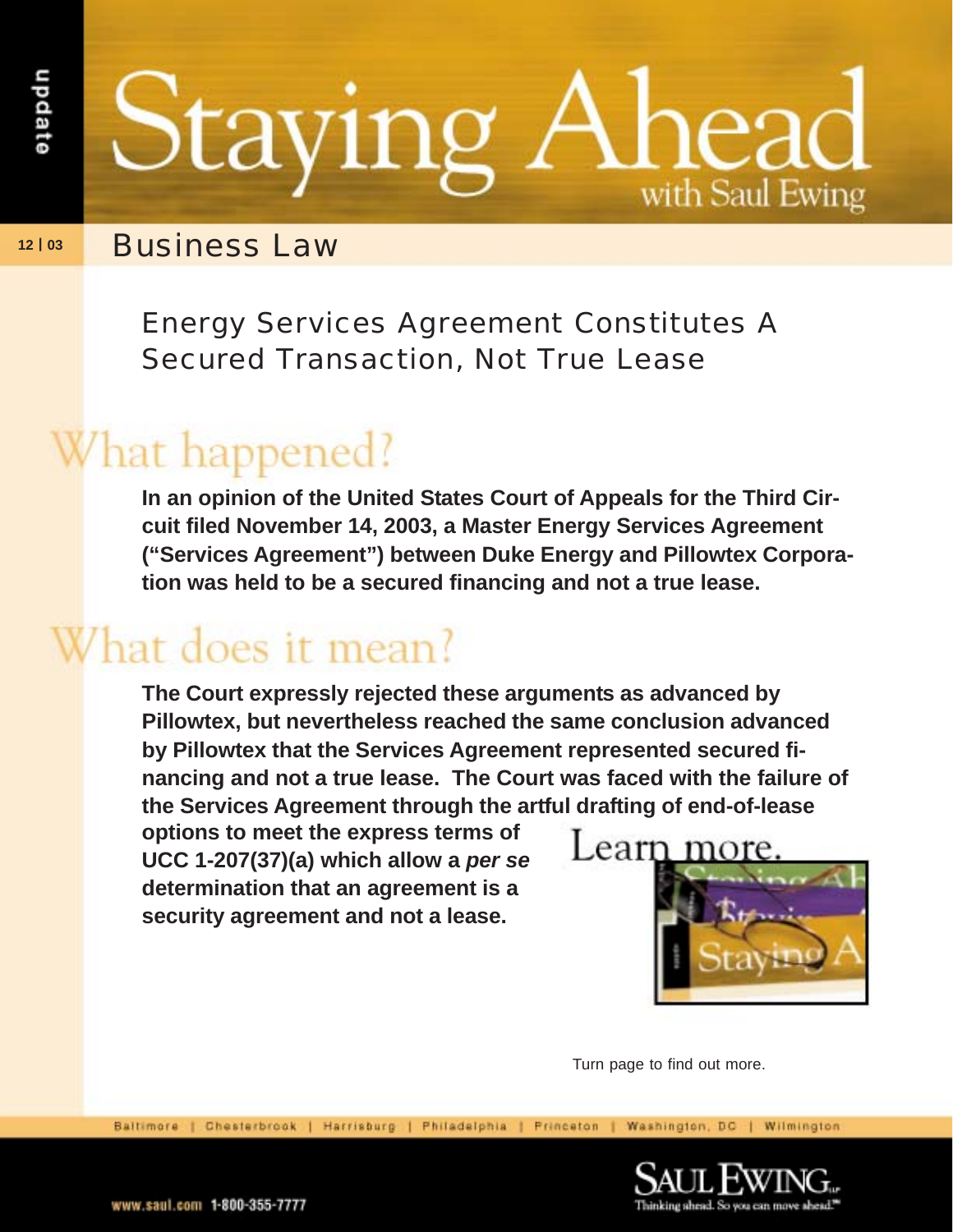In an opinion of the United States Court of Appeals for the Third Circuit filed November 14, 2003, a Master Energy Services Agreement ("Services Agreement") between Duke Energy and Pillowtex Corporation was held to be a secured financing and not a true lease.<sup>1</sup> Pillowtex had filed in bankruptcy and the United States District Court for the District of Delaware sitting in bankruptcy determined by application of New York law that the Services Agreement did not constitute a true lease and declined to apply Section 365(d)(10) of the Bankruptcy Code. The Court of Appeals confirmed the order of the District Court and remanded the case for a determination whether Duke Energy was entitled to adequate protection. Consistent with New York law, Pillowtex in seeking to characterize the Services Agreement as a secured financing carried the burden of proof.<sup>2</sup> The decision is significant in several respects:

**1. The Facts.** The Services Agreement was structured to include certain "surface" or cosmetic features consistent with current statutory provisions and existing case law determining agreements to be true leases:

> (i) The useful life of the equipment was 20 to 25 years while the Services Agreement had a term of only 8 years;

(ii) Pillowtex as the party possessing and using the equipment agreed in the Services Agreement not to claim ownership of the equipment for income tax purposes; $3$ 

(iii) Pillowtex was not obligated to purchase the equipment at the end of the term of the Services Agreement and did not have an option to purchase the equipment; and

(iv) It was undisputed and confirmed by Pillowtex's counsel during argument before the District Court that Duke Energy and Pillowtex intended to structure the Services Agreement as a true lease.

**2. End-of-Term Options.** Although the Services Agreement provided no purchase or renewal option in favor of Pillowtex as the user of the equipment, the Services Agreement provided certain **options in favor of Duke Energy** at the conclusion of the Term of the Services Agreement including the options:

(i) to remove the equipment previously installed thereby creating the obligation for Duke Energy to replace that equipment with equipment comparable to the original equipment;

(ii) to abandon the equipment in place;

(iii) to give Pillowtex the option to extend the term of the Services Agreement for such additional period(s) and payment terms as the parties may agree upon; and

(iv) to give Pillowtex the option of purchasing all (but not less than all) of the equipment at a mutually agreed upon price.

You will note that although the putative lessee,  $4$ Pillowtex, did not have an end-of-lease option to renew, Duke Energy had the option to grant Pillowtex the option. When a lease contract is silent on this issue and omits any option in favor of lessee to renew the lease, lessor is always free at any time and particularly as the end of the term approaches to open discussions on renewal. Query as to what such devious drafting added.

**3. The Testimony.** If Duke Energy elected to exercise option (i) above, Duke Energy would be responsible under the terms of the Servicing Agreement, for all costs and expenses in removing **and replacing** the original equipment, including the costs to repair any damage to Pillowtex's facility caused by such removal. Despite the existence of the option in favor of Duke Energy to repossess the equipment, Pillowtex's Vice President for Engineering testified that in his understanding there was no chance of that option being exercised:

> "It was clearly my understanding that [Duke Energy] would abandon the Lighting Fixtures and the Wastewater System at the conclusion of the [Services Agreement] and in fact statements were made to me by [Duke Energy] sales personnel to that effect. Moreover, because the energy projects were of no economic benefit to Pillowtex until the end of the term when Pillowtex would reap the energy savings going forward, I would not have signed off on the projects if the Lighting Fixtures and Wastewater System were not to be abandoned. I also believe that, based on the prohibitive cost of removing and replacing the Lighting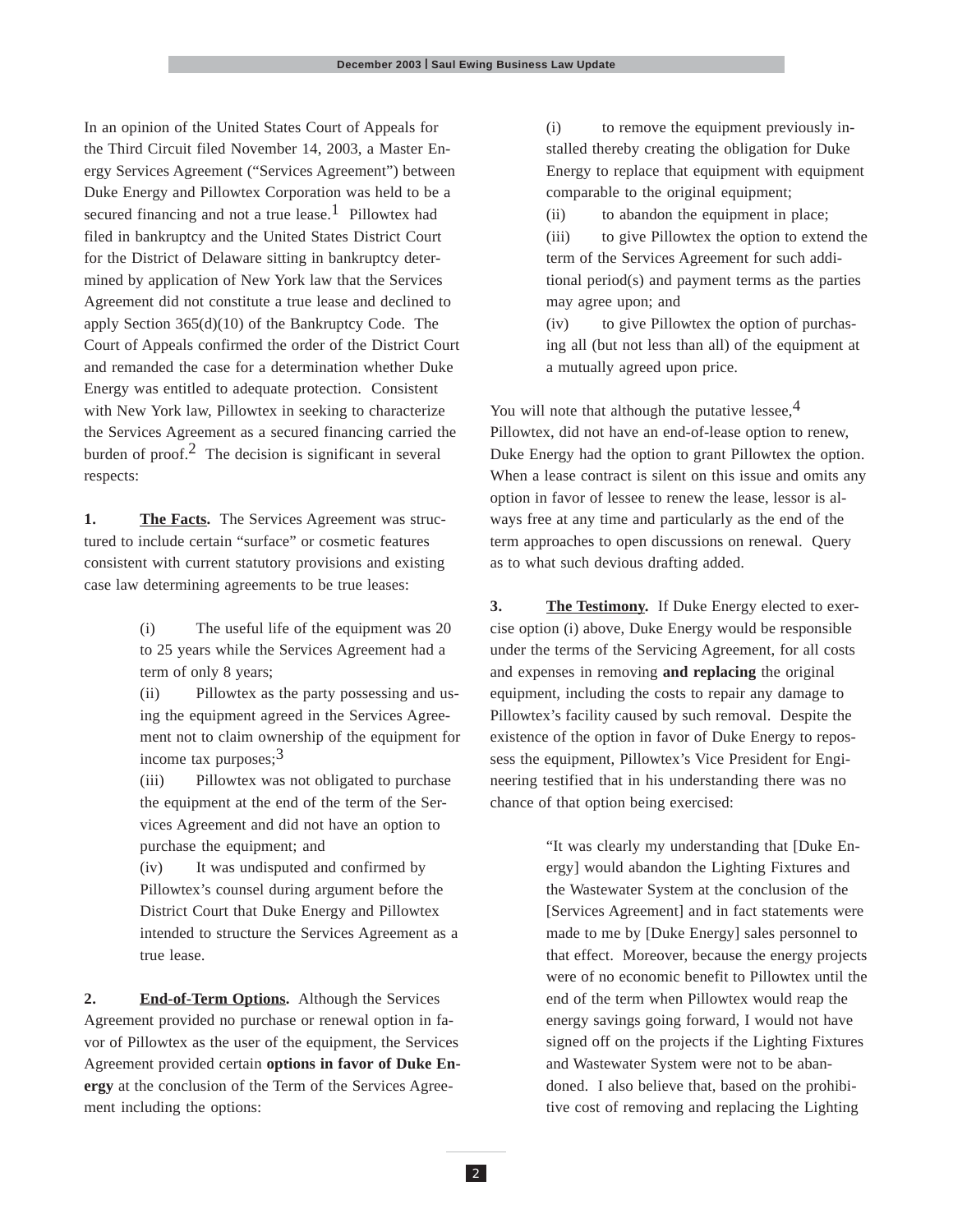Fixtures and the Wastewater System for Pillowtex, [Duke Energy] [had] no choice but to abandon the Lighting Fixtures and the Wastewater System at the end of the term of the [Services Agreement]."

**4. Uniform Commercial Code.** Section 1-207(37)(a) of the UCC as in effect in New York provides:

> (a) Whether a transaction creates a lease or security interest is determined by the facts of each case; however, a transaction creates a security interest if the consideration the lessee is to pay the lessor for the right to possession and use of the goods is an obligation for the term of the lease not subject to termination by the lessee, *and:*

> (i) the original term of the lease is equal to or greater than the remaining economic life of the goods,

> (ii) the lessee is bound to renew the lease for the remaining economic life of the goods or is bound to become the owner of the goods,

(iii) the lessee has an option to renew the lease for the remaining economic life of the goods for no additional consideration or nominal additional consideration upon compliance with the lease agreement, *or*

(iv) the lessee has an option to become the owner of the goods for no additional consideration or nominal additional consideration upon compliance with the lease agreement.

Section 1-207(37)(a) of the UCC *appears* to set up a two part *per se* test: (i) does the user of the equipment have the right to terminate the contract prior to the end of the term, and (ii) does the contract satisfy any one of the four factors. If the answer in each case is "no", then the transaction is a lease and not a disguised security agreement.

While the District Court ran right through the four factors and went directly to the economic realities of the transaction contained in the Servicing Agreement,<sup>5</sup> the Court of Appeals in following the District Court strictly interpreted the language of the *per se* rule of Section 1-207(37)(a)

 and expressly rejected its application before turning to the economic realities.

**Economic Reality.** The Services Agreement provided that the cost of acquiring and installing the energy fixtures would be paid by Duke Energy, which incurred total costs of approximately \$10.41 million. Of this amount, approximately \$1.66 million was for material and labor costs for the wastewater system. Approximately \$4.46 million was for labor to install the lighting fixtures and \$4.29 million was for material costs for the lighting fixtures, with the result that the cost of labor to install the fixtures was higher than the cost of the actual materials themselves. In addition, the payments were structured to ensure that Duke Energy would recover its costs three (3) years prior to the end of the term of the Services Agreement.

The District Court found these economics clearly weighed in favor of characterizing the Services Agreement as a sale and security agreement. <sup>6</sup> The District Court was persuaded that if the "lessee" was obligated to pay the "lessor" a sum equal to or greater than the full purchase price of the leased goods plus an interest charge over the term of the agreement, a sale was likely to have been intended since what the "lessor" would receive would be more than a payment for the use of the leased equipment; the lessor would receive the full return on its investment.

It is interesting that the Court made no mention of the companion provision of the New York UCC in Section 1- 207(37)(b) to the effect: "A transaction does not create a security interest merely because it provides that: (i) the present value of the consideration the lessee is obligated to pay the lessor for the right to possession and use of the goods is substantially equal to or is greater than the fair market value of the goods at the time the lease is entered into."

**5. Intent.** Duke Energy argued on appeal that the District Court erred by failing to analyze the intent of the parties. Duke Energy asserted that the record demonstrated that the parties structured the Services Agreement so that it would qualify as a lease under relevant accounting standards so that Pillowtex would not reduce the amount of credit available to it under its senior credit